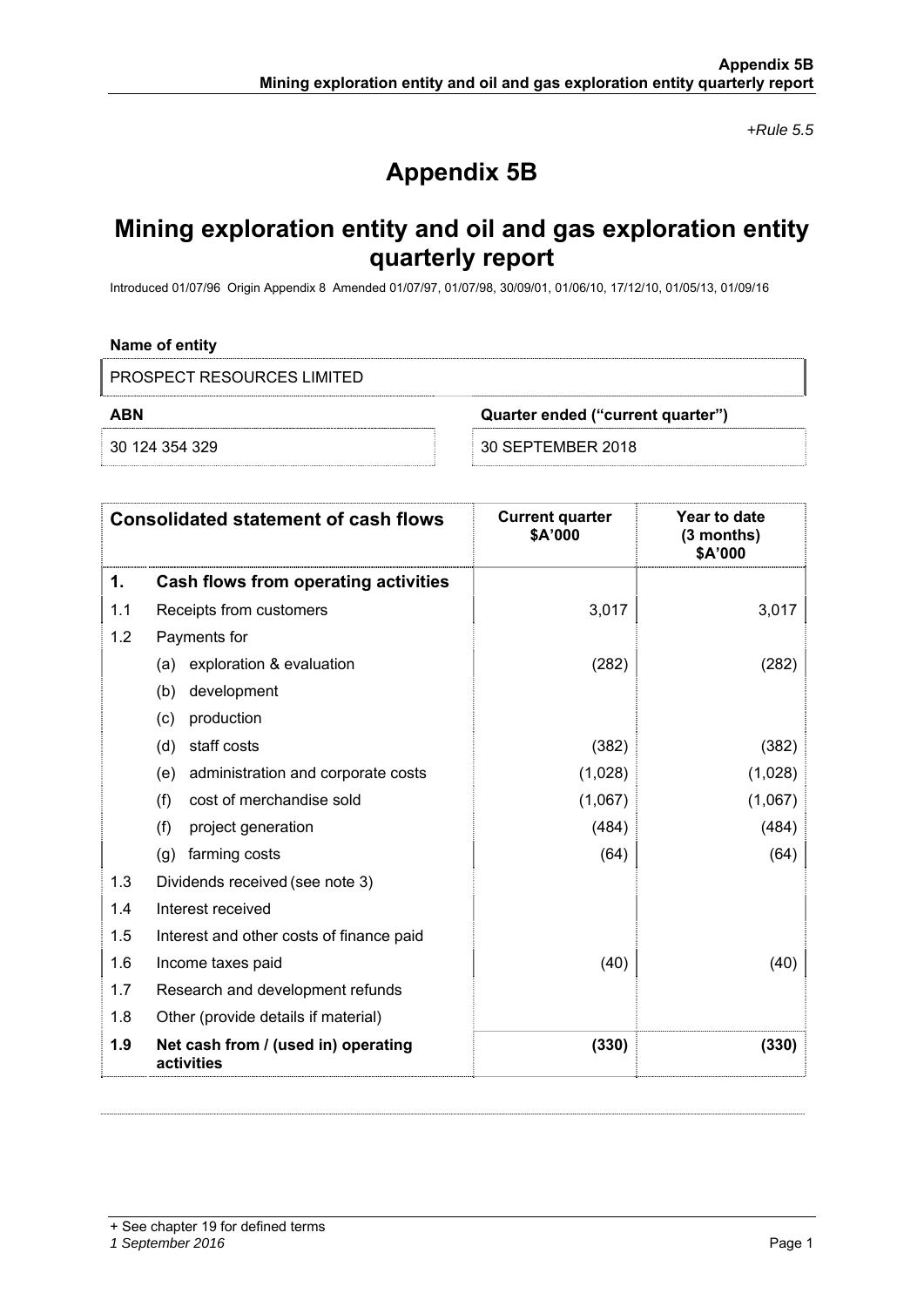## **Appendix 5B Mining exploration entity and oil and gas exploration entity quarterly report**

|     | <b>Consolidated statement of cash flows</b>       | <b>Current quarter</b><br>\$A'000 | Year to date<br>(3 months)<br>\$A'000 |
|-----|---------------------------------------------------|-----------------------------------|---------------------------------------|
| 2.  | Cash flows from investing activities              |                                   |                                       |
| 2.1 | Payments to acquire:                              |                                   |                                       |
|     | property, plant and equipment<br>(a)              | (395)                             | (395)                                 |
|     | tenements (see item 10)<br>(b)                    |                                   |                                       |
|     | investments<br>(c)                                |                                   |                                       |
|     | other non-current assets<br>(d)                   | (221)                             | (221)                                 |
| 2.2 | Proceeds from the disposal of:                    |                                   |                                       |
|     | property, plant and equipment<br>(a)              |                                   |                                       |
|     | tenements (see item 10)<br>(b)                    |                                   |                                       |
|     | investments<br>(c)                                |                                   |                                       |
|     | (d)<br>other non-current assets                   |                                   |                                       |
| 2.3 | Cash flows from loans to other entities           |                                   |                                       |
| 2.4 | Dividends received (see note 3)                   |                                   |                                       |
| 2.5 | Other (provide details if material)               |                                   |                                       |
|     | Exploration and evaluation<br>(a)                 | (2)                               | (2)                                   |
|     | Development costs<br>(b)                          | (2, 777)                          | (2,777)                               |
|     | Interest received<br>(c)                          | 41                                | 41                                    |
| 2.6 | Net cash from / (used in) investing<br>activities | (3, 354)                          | (3, 354)                              |

| 3.   | Cash flows from financing activities                                           |
|------|--------------------------------------------------------------------------------|
| 3.1  | Proceeds from issues of shares                                                 |
| 3.2  | Proceeds from issue of convertible notes                                       |
| 3.3  | Proceeds from exercise of share options                                        |
| 3.4  | Transaction costs related to issues of<br>shares, convertible notes or options |
| 3.5  | Proceeds from borrowings                                                       |
| 3.6  | Repayment of borrowings (related party)                                        |
| 3.7  | Transaction costs related to loans and<br>borrowings                           |
| 3.8  | Dividends paid                                                                 |
| 3.9  | Other (provide details if material)                                            |
| 3.10 | Net cash from / (used in) financing<br>activities                              |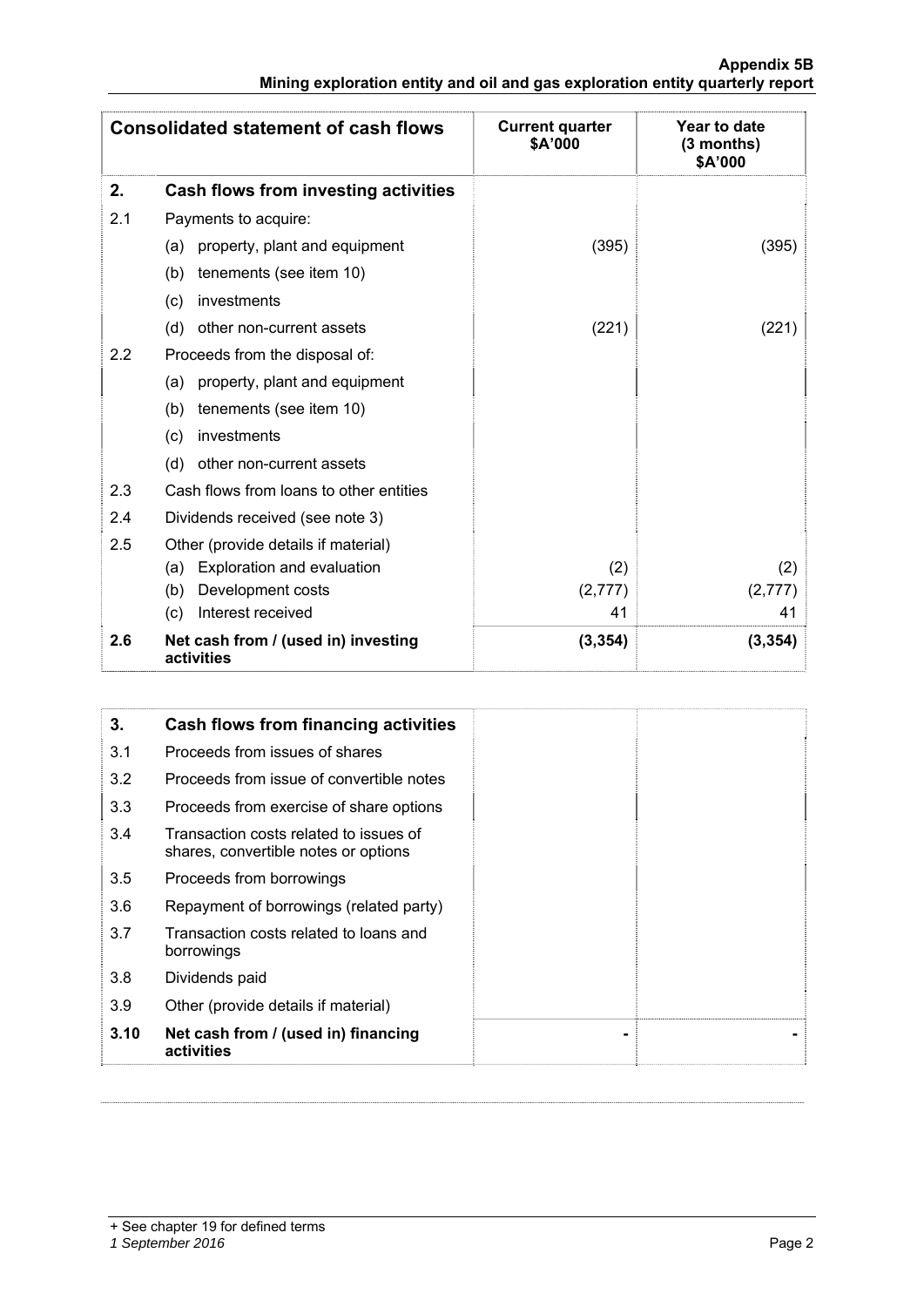| <b>Consolidated statement of cash flows</b> |                                                                          | <b>Current quarter</b><br>\$A'000 | Year to date<br>(3 months)<br>\$A'000 |
|---------------------------------------------|--------------------------------------------------------------------------|-----------------------------------|---------------------------------------|
| 4.                                          | Net increase / (decrease) in cash and<br>cash equivalents for the period |                                   |                                       |
| 4.1                                         | Cash and cash equivalents at beginning of<br>period                      | 16,393                            | 16,393                                |
| 4.2                                         | Net cash from / (used in) operating<br>activities (item 1.9 above)       | (330)                             | (330)                                 |
| 4.3                                         | Net cash from / (used in) investing activities<br>(item 2.6 above)       | (3, 354)                          | (3, 354)                              |
| 4.4                                         | Net cash from / (used in) financing activities<br>(item 3.10 above)      |                                   |                                       |
| 4.5                                         | Effect of movement in exchange rates on<br>cash held                     | 115                               | 115                                   |
| 4.6                                         | Cash and cash equivalents at end of<br>period                            | 12,824                            | 12,824                                |

| 5.  | Reconciliation of cash and cash<br>equivalents<br>at the end of the quarter (as shown in the<br>consolidated statement of cash flows) to the<br>related items in the accounts | <b>Current quarter</b><br>\$A'000 | <b>Previous quarter</b><br>\$A'000 |
|-----|-------------------------------------------------------------------------------------------------------------------------------------------------------------------------------|-----------------------------------|------------------------------------|
| 5.1 | <b>Bank balances</b>                                                                                                                                                          | 67                                | 63                                 |
| 5.2 | Call deposits                                                                                                                                                                 | 10,395                            | 11,094                             |
| 5.3 | <b>Bank overdrafts</b>                                                                                                                                                        |                                   |                                    |
| 5.4 | Other (provide details)                                                                                                                                                       |                                   |                                    |
|     | US\$ at bank                                                                                                                                                                  | 2,231                             | 5,154                              |
|     | Petty cash                                                                                                                                                                    | 131                               | 82                                 |
| 5.5 | Cash and cash equivalents at end of<br>quarter (should equal item 4.6 above)                                                                                                  | 12,824                            | 16,393                             |

| 6.                                                                                                                 | Payments to directors of the entity and their associates                          | <b>Current quarter</b><br>\$A'000 |  |  |  |
|--------------------------------------------------------------------------------------------------------------------|-----------------------------------------------------------------------------------|-----------------------------------|--|--|--|
| 6.1                                                                                                                | Aggregate amount of payments to these parties included in item 1.2                | 294                               |  |  |  |
| 6.2                                                                                                                | Aggregate amount of cash flow from loans to these parties included<br>in item 2.3 |                                   |  |  |  |
| Include below any explanation necessary to understand the transactions included in<br>6.3<br>items $6.1$ and $6.2$ |                                                                                   |                                   |  |  |  |
|                                                                                                                    | Payments include director fees, superannuation and rent.                          |                                   |  |  |  |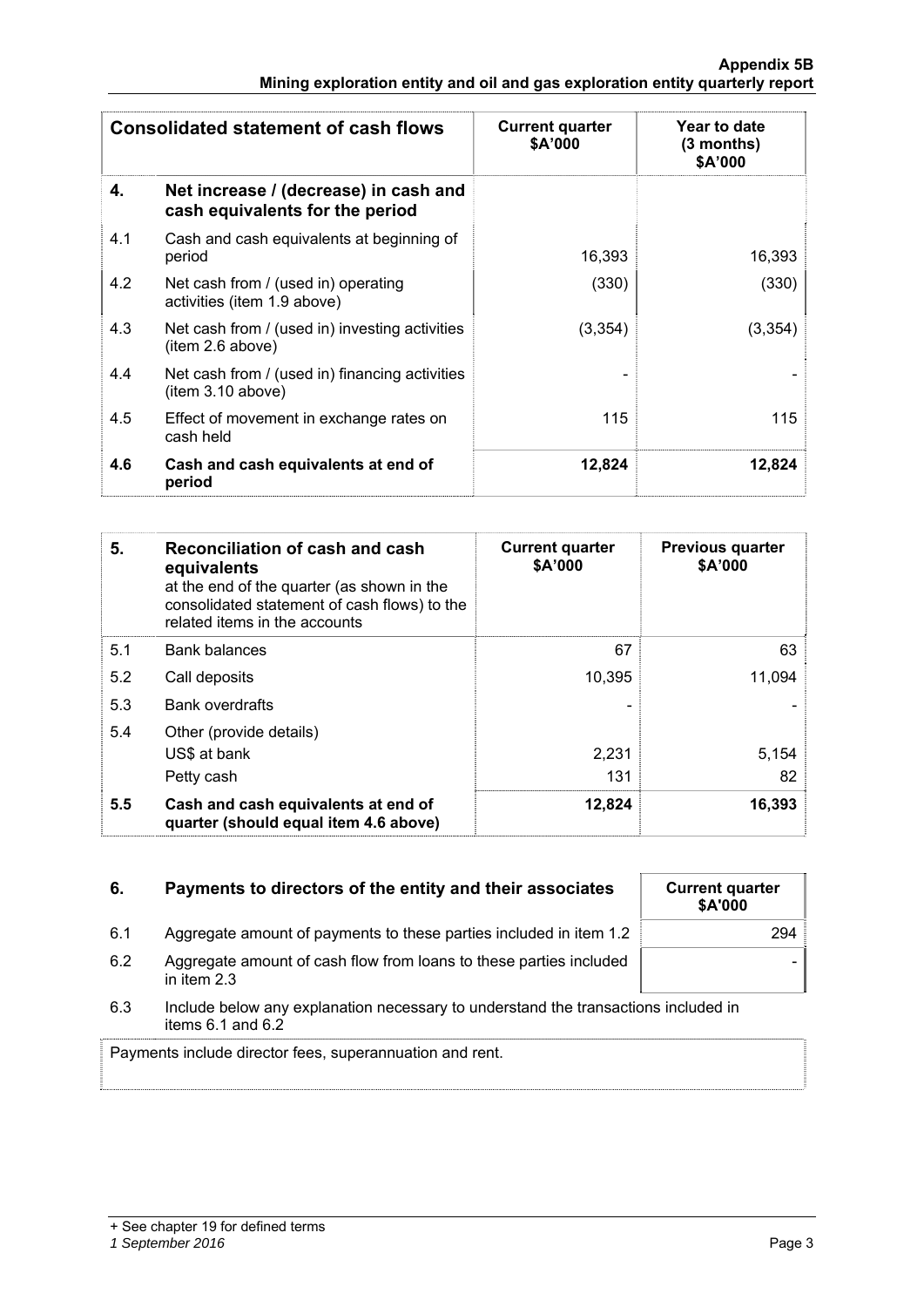#### **7. Payments to related entities of the entity and their associates Current quarter \$A'000**  7.1 Aggregate amount of payments to these parties included in item 1.2  $\vert$ 7.2 Aggregate amount of cash flow from loans to these parties included in item 2.3 - 7.3 Include below any explanation necessary to understand the transactions included in items  $7.1$  and  $7.2$

| 8.   | <b>Financing facilities available</b><br>Add notes as necessary for an<br>understanding of the position | <b>Total facility amount</b><br>at quarter end<br>\$A'000 | Amount drawn at<br>quarter end<br>\$A'000 |  |
|------|---------------------------------------------------------------------------------------------------------|-----------------------------------------------------------|-------------------------------------------|--|
| .8.1 | Loan facilities                                                                                         | 13.847                                                    |                                           |  |
| 8.2  | Credit standby arrangements                                                                             |                                                           |                                           |  |

8.3 Other (please specify)

| Total facility amount<br>at quarter end<br>\$A'000 | Amount drawn at<br>quarter end<br>\$A'000 |
|----------------------------------------------------|-------------------------------------------|
| 13.847                                             |                                           |
|                                                    |                                           |
|                                                    |                                           |

8.4 Include below a description of each facility above, including the lender, interest rate and whether it is secured or unsecured. If any additional facilities have been entered into or are proposed to be entered into after quarter end, include details of those facilities as well.

Export Finance Facility from the Reserve Bank of Zimbabwe, through CBZ. The facility carries an interest rate of 7.5% and is secured upon drawdown.

| 9.  | <b>Estimated cash outflows for next quarter</b> | \$A'000 |
|-----|-------------------------------------------------|---------|
| 9.1 | Exploration and evaluation                      | 250     |
| 9.2 | Development                                     | 1,100   |
| 9.3 | Production                                      |         |
| 9.4 | Staff costs                                     | 300     |
| 9.5 | Administration and corporate costs              | 1,100   |
| 9.6 | Other (provide details if material)             |         |
| 9.7 | <b>Total estimated cash outflows</b>            | 2,750   |

| 10.  | <b>Changes in</b><br>tenements<br>(items $2.1(b)$ and<br>$2.2(b)$ above)                          | <b>Tenement</b><br>reference<br>and<br><b>location</b> | Nature of interest | Interest at<br>beginning<br>of quarter | <b>Interest</b><br>at end of<br>quarter |
|------|---------------------------------------------------------------------------------------------------|--------------------------------------------------------|--------------------|----------------------------------------|-----------------------------------------|
| 10.1 | Interests in mining<br>tenements and<br>petroleum tenements<br>lapsed, relinquished<br>or reduced |                                                        | Refer Appendix A   |                                        |                                         |
| 10.2 | Interests in mining<br>tenements and<br>petroleum tenements<br>acquired or increased              |                                                        | Refer Appendix A   |                                        |                                         |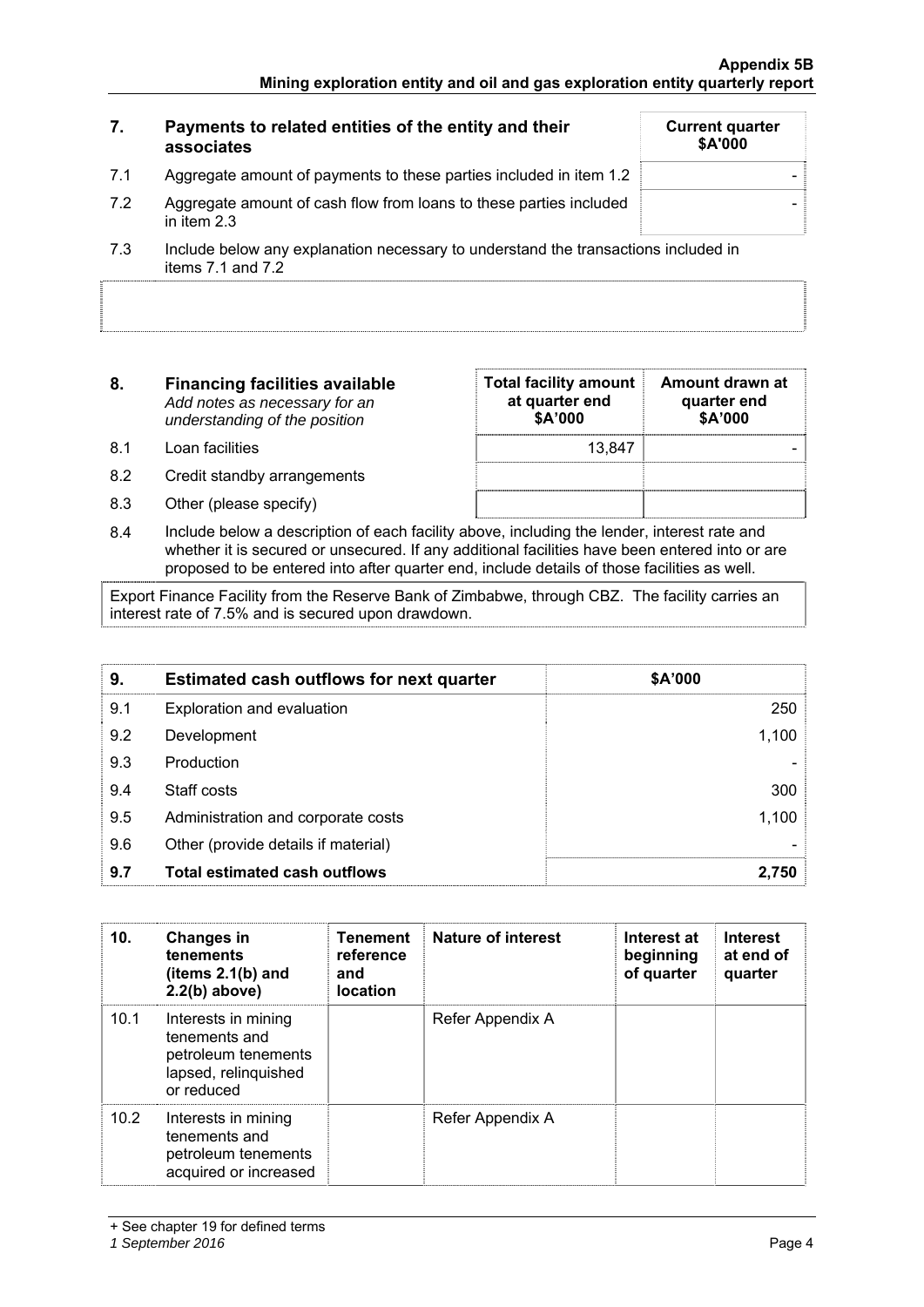# **Compliance statement**

- 1 This statement has been prepared in accordance with accounting standards and policies which comply with Listing Rule 19.11A.
- 2 This statement gives a true and fair view of the matters disclosed.

| Sign here: | <br><br><b>Director</b> | Date: 31 October 2018 |
|------------|-------------------------|-----------------------|

Print name: Sam Hosack................................................

# **Notes**

- 1. The quarterly report provides a basis for informing the market how the entity's activities have been financed for the past quarter and the effect on its cash position. An entity that wishes to disclose additional information is encouraged to do so, in a note or notes included in or attached to this report.
- 2. If this quarterly report has been prepared in accordance with Australian Accounting Standards, the definitions in, and provisions of, AASB 6: Exploration for and Evaluation of Mineral Resources and AASB 107: Statement of Cash Flows apply to this report. If this quarterly report has been prepared in accordance with other accounting standards agreed by ASX pursuant to Listing Rule 19.11A, the corresponding equivalent standards apply to this report.
- 3. Dividends received may be classified either as cash flows from operating activities or cash flows from investing activities, depending on the accounting policy of the entity.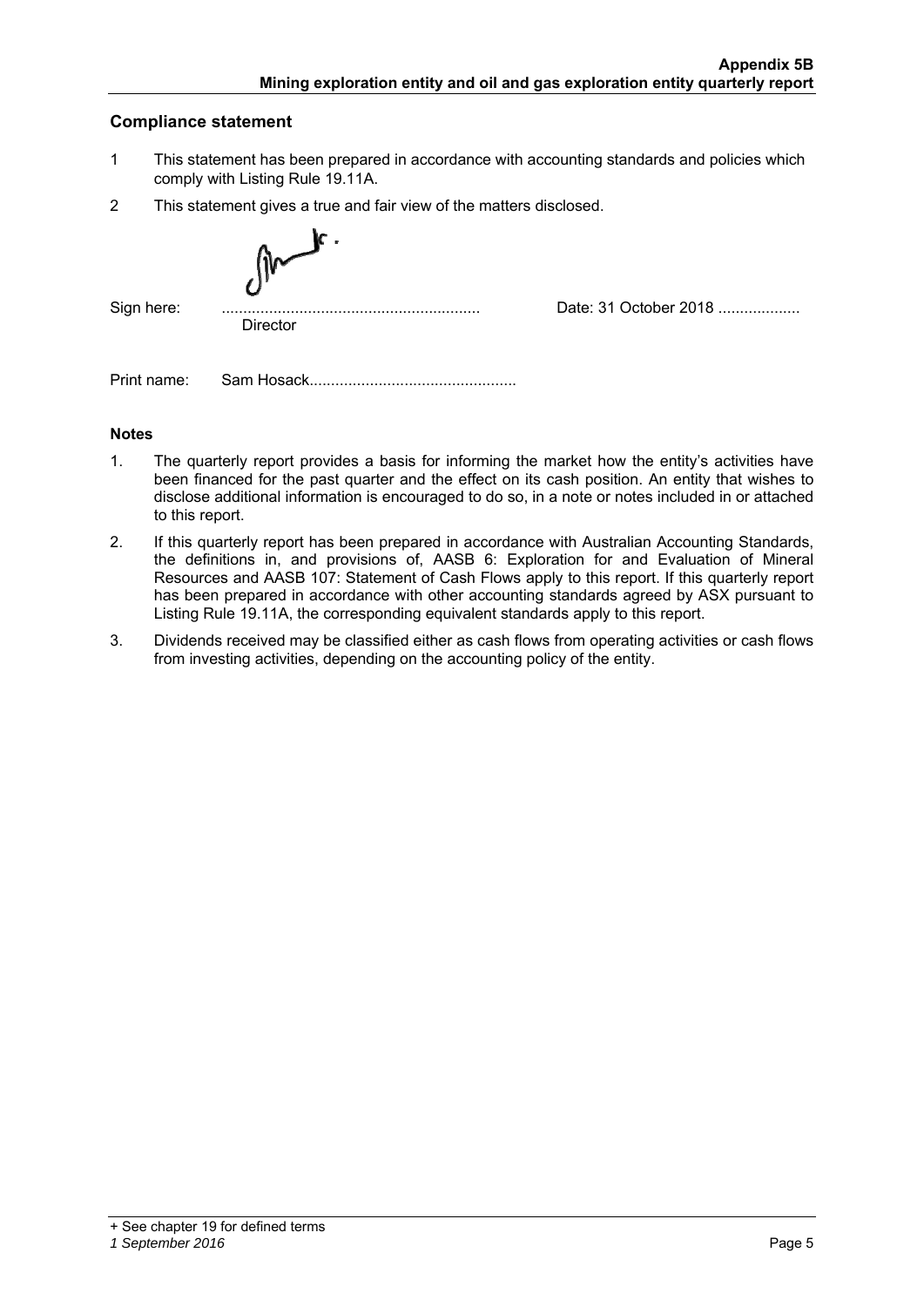

# **APPENDIX A – PROSPECT RESOURCES LIMITED TENEMENT SCHEDULE**

Prospect Resources Limited has interests in tenements via the following companies:

- 1) Coldawn Investment (Private) Limited ("Coldawn")
- 2) Hawkmoth Mining and Exploration (Private) Limited ("Hawkmoth")
- 3) Prospect Lithium Zimbabwe (Pvt) Limited (formerly Examix Investments (Pvt) Limited) ("PLZ")
- 4) Farvic Consolidated Mines (Pvt) Limited ("Farvic")
- 5) Tannahill Mine (Pvt) Limited ("Tannahill")
- 6) Mixnote Investments (Pvt) Limited ("Mixnote")

|                                             |          |         | Registered             | % Held at End | % Acquired                   | % Disposed            |
|---------------------------------------------|----------|---------|------------------------|---------------|------------------------------|-----------------------|
| <b>Tenement Type &amp;</b><br><b>Number</b> | Country  | Project | Company<br><b>Name</b> | of Quarter    | <b>During Quarter</b>        | <b>During Quarter</b> |
| ML 38                                       | Zimbabwe | Arcadia | PLZ                    | 70%           | - (i) (ii)                   | $\overline{a}$        |
| 31007                                       | Zimbabwe | Arcadia | PLZ                    | 70%           |                              | $-$ (i)               |
| 23178                                       | Zimbabwe | Arcadia | PLZ                    | 70%           |                              | - (i)                 |
| 23208                                       | Zimbabwe | Arcadia | PLZ                    | 70%           | $\overline{a}$               | - (i)                 |
| 23210                                       | Zimbabwe | Arcadia | PLZ                    | 70%           |                              | - (i)                 |
| 23192                                       | Zimbabwe | Arcadia | PLZ                    | 70%           |                              | $-$ (i)               |
| 23191                                       | Zimbabwe | Arcadia | PLZ                    | 70%           | L.                           | $-$ (i)               |
| 35802                                       | Zimbabwe | Arcadia | PLZ                    | 70%           | $\overline{\phantom{a}}$     | - (i)                 |
| 23207                                       | Zimbabwe | Arcadia | PLZ                    | 70%           | $\overline{\phantom{a}}$     | $-$ (i)               |
| 31033                                       | Zimbabwe | Arcadia | PLZ                    | 70%           | $\overline{\phantom{a}}$     | $-$ (i)               |
| 23263                                       | Zimbabwe | Arcadia | PLZ                    | 70%           | $\overline{\phantom{a}}$     | - (i)                 |
| 23264                                       | Zimbabwe | Arcadia | PLZ                    | 70%           | $\overline{a}$               | $-$ (i)               |
| 23248                                       | Zimbabwe | Arcadia | PLZ                    | 70%           |                              | $-$ (i)               |
| 23249                                       | Zimbabwe | Arcadia | PLZ                    | 70%           |                              | $-$ (i)               |
| 23244                                       | Zimbabwe | Arcadia | PLZ                    | 70%           |                              | $-$ (i)               |
| 23247                                       | Zimbabwe | Arcadia | PLZ                    | 70%           | $\qquad \qquad \blacksquare$ | $-$ (i)               |
| 23245                                       | Zimbabwe | Arcadia | PLZ                    | 70%           |                              | $-$ (i)               |
| 23246                                       | Zimbabwe | Arcadia | PLZ                    | 70%           | $\qquad \qquad \blacksquare$ | - (i)                 |
| 23271                                       | Zimbabwe | Arcadia | PLZ                    | 70%           | $\qquad \qquad \blacksquare$ | $-$ (i)               |
| 23269                                       | Zimbabwe | Arcadia | PLZ                    | 70%           | $\overline{\phantom{a}}$     | $-$ (i)               |
| 23282                                       | Zimbabwe | Arcadia | PLZ                    | 70%           | $\overline{\phantom{a}}$     | $-$ (i)               |
| 23283                                       | Zimbabwe | Arcadia | PLZ                    | 70%           | $\overline{\phantom{a}}$     | $-$ (i)               |
| 23363                                       | Zimbabwe | Arcadia | PLZ                    | 70%           | $\overline{a}$               | - (i)                 |
| 23366                                       | Zimbabwe | Arcadia | PLZ                    | 70%           | $\Box$                       | $-$ (i)               |
| 23367                                       | Zimbabwe | Arcadia | PLZ                    | 70%           | $\overline{\phantom{a}}$     | $-$ (i)               |
| 23368                                       | Zimbabwe | Arcadia | PLZ                    | 70%           | $\overline{\phantom{a}}$     | $-$ (i)               |
| 23365                                       | Zimbabwe | Arcadia | PLZ                    | 70%           | $\overline{\phantom{a}}$     | $-$ (i)               |
| 23364                                       | Zimbabwe | Arcadia | PLZ                    | 70%           | $\overline{\phantom{a}}$     | - (i)                 |
| 32127                                       | Zimbabwe | Arcadia | PLZ                    | 70%           | $\overline{\phantom{a}}$     | $-$ (i)               |
| 23358                                       | Zimbabwe | Arcadia | PLZ                    | 70%           | $\blacksquare$               | $-$ (i)               |
| 23189                                       | Zimbabwe | Arcadia | PLZ                    | 70%           | $\overline{\phantom{a}}$     | - (ii)                |
| 23190                                       | Zimbabwe | Arcadia | PLZ                    | 70%           | $\overline{\phantom{a}}$     | - (ii)                |
| 23233                                       | Zimbabwe | Arcadia | PLZ                    | 70%           | $\blacksquare$               | - (ii)                |
| 32132                                       | Zimbabwe | Arcadia | PLZ                    | 70%           | $\overline{\phantom{a}}$     | - (ii)                |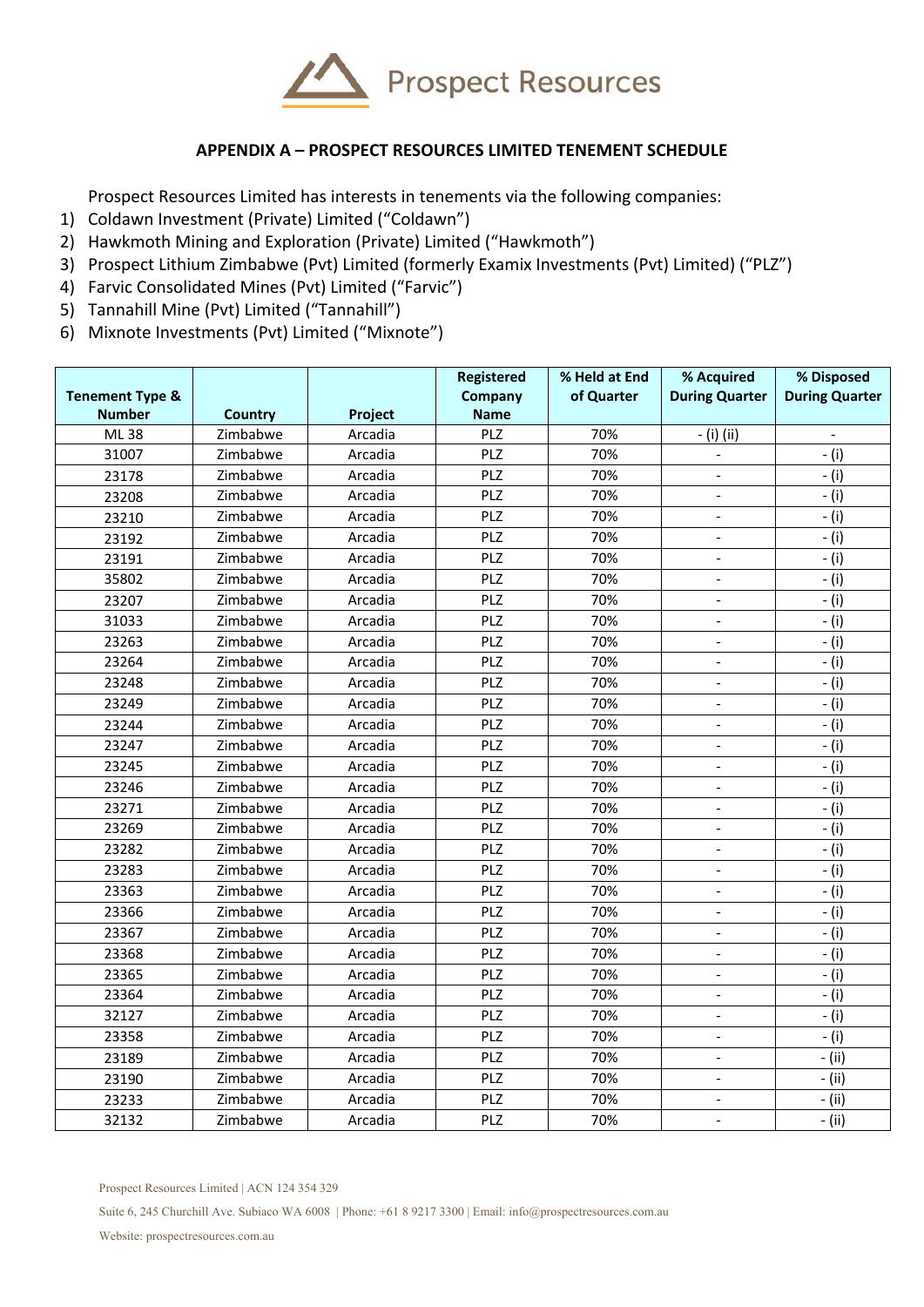

| <b>Tenement Type &amp;</b> |                |          | Registered<br>Company | % Held at End<br>of Quarter | % Acquired<br><b>During Quarter</b> | % Disposed<br><b>During Quarter</b> |
|----------------------------|----------------|----------|-----------------------|-----------------------------|-------------------------------------|-------------------------------------|
| <b>Number</b>              | <b>Country</b> | Project  | <b>Name</b>           |                             |                                     |                                     |
| 32133                      | Zimbabwe       | Arcadia  | PLZ                   | 70%                         |                                     | - (ii)                              |
| 32126                      | Zimbabwe       | Arcadia  | PLZ                   | 70%                         | $\qquad \qquad \blacksquare$        | - (ii)                              |
| 32733                      | Zimbabwe       | Arcadia  | PLZ                   | 70%                         | $\overline{\phantom{0}}$            | - (ii)                              |
| 23277                      | Zimbabwe       | Arcadia  | PLZ                   | 70%                         |                                     | - (ii)                              |
| 23278                      | Zimbabwe       | Arcadia  | PLZ                   | 70%                         |                                     | - (ii)                              |
| 23279                      | Zimbabwe       | Arcadia  | PLZ                   | 70%                         | $\qquad \qquad -$                   | - (ii)                              |
| 23276                      | Zimbabwe       | Arcadia  | PLZ                   | 70%                         | $\overline{\phantom{0}}$            | - (ii)                              |
| 23281                      | Zimbabwe       | Arcadia  | PLZ                   | 70%                         | $\overline{\phantom{0}}$            | - (ii)                              |
| 23724                      | Zimbabwe       | Arcadia  | PLZ                   | 70%                         |                                     | - (ii)                              |
| 23275                      | Zimbabwe       | Arcadia  | PLZ                   | 70%                         | $\overline{\phantom{0}}$            | - (ii)                              |
| 23722                      | Zimbabwe       | Arcadia  | PLZ                   | 70%                         | $\overline{\phantom{a}}$            | - (ii)                              |
| 23723                      | Zimbabwe       | Arcadia  | PLZ                   | 70%                         |                                     | - (ii)                              |
| 32128                      | Zimbabwe       | Arcadia  | PLZ                   | 70%                         |                                     | - (ii)                              |
| 23474                      | Zimbabwe       | Arcadia  | PLZ                   | 70%                         | $\overline{\phantom{0}}$            | - (ii)                              |
| 23475                      | Zimbabwe       | Arcadia  | PLZ                   | 70%                         | $\overline{\phantom{0}}$            | - (ii)                              |
| 23476                      | Zimbabwe       | Arcadia  | PLZ                   | 70%                         |                                     | - (ii)                              |
| 23477                      | Zimbabwe       | Arcadia  | PLZ                   | 70%                         |                                     | - (ii)                              |
| 23481                      | Zimbabwe       | Arcadia  | PLZ                   | 70%                         |                                     | - (ii)                              |
| 23479                      | Zimbabwe       | Arcadia  | PLZ                   | 70%                         | $\overline{\phantom{a}}$            | - (ii)                              |
| 23480                      | Zimbabwe       | Arcadia  | PLZ                   | 70%                         | $\overline{\phantom{a}}$            | - (ii)                              |
| 23478                      | Zimbabwe       | Arcadia  | PLZ                   | 70%                         |                                     | - (ii)                              |
| 23362                      | Zimbabwe       | Arcadia  | PLZ                   | 70%                         | $\frac{1}{2}$                       | - (ii)                              |
| 23361                      | Zimbabwe       | Arcadia  | PLZ                   | 70%                         | $\qquad \qquad -$                   | - (ii)                              |
| 23630                      | Zimbabwe       | Arcadia  | PLZ                   | 70%                         | $\overline{\phantom{0}}$            | - (ii)                              |
| 23201                      | Zimbabwe       | Arcadia  | PLZ                   | 70%                         | $\overline{\phantom{0}}$            |                                     |
| 23217                      | Zimbabwe       | Arcadia  | PLZ                   | 70%                         |                                     |                                     |
| 23468                      | Zimbabwe       | Arcadia  | PLZ                   | 70%                         | $\overline{\phantom{0}}$            | $\qquad \qquad \blacksquare$        |
| 23469                      | Zimbabwe       | Arcadia  | PLZ                   | 70%                         |                                     |                                     |
| 23470                      | Zimbabwe       | Arcadia  | PLZ                   | 70%                         |                                     |                                     |
| 23471                      | Zimbabwe       | Arcadia  | PLZ                   | 70%                         |                                     |                                     |
| 23472                      | Zimbabwe       | Arcadia  | PLZ                   | 70%                         |                                     | $\overline{\phantom{a}}$            |
| 23473                      | Zimbabwe       | Arcadia  | PLZ                   | 70%                         | $\overline{\phantom{0}}$            | $\overline{a}$                      |
| 31228                      | Zimbabwe       | Makahaya | PLZ                   | 70%                         |                                     |                                     |
| 31229                      | Zimbabwe       | Makahaya | PLZ                   | 70%                         |                                     |                                     |
| 31230                      | Zimbabwe       | Makahaya | PLZ                   | 70%                         | $\overline{\phantom{0}}$            |                                     |
| 31231                      | Zimbabwe       | Makahaya | PLZ                   | 70%                         | $\overline{\phantom{0}}$            | $\qquad \qquad -$                   |
| 31232                      | Zimbabwe       | Makahaya | PLZ                   | 70%                         | $\overline{\phantom{0}}$            | $\overline{a}$                      |
| 31233                      | Zimbabwe       | Makahaya | PLZ                   | 70%                         | $\overline{\phantom{0}}$            |                                     |
| 31234                      | Zimbabwe       | Makahaya | PLZ                   | 70%                         | $\overline{a}$                      |                                     |
| 31235                      | Zimbabwe       | Makahaya | PLZ                   | 70%                         | $\overline{\phantom{0}}$            | $\overline{\phantom{a}}$            |
| 31236                      | Zimbabwe       | Makahaya | PLZ                   | 70%                         | $\overline{\phantom{0}}$            | $\overline{a}$                      |
| 31237                      | Zimbabwe       | Makahaya | PLZ                   | 70%                         |                                     |                                     |
| ME268                      | Zimbabwe       | Verdale  | PLZ                   | 70%                         |                                     |                                     |
| ME269                      | Zimbabwe       | Verdale  | PLZ                   | 70%                         | $\overline{\phantom{0}}$            | $\qquad \qquad \blacksquare$        |
| ME270                      | Zimbabwe       | Verdale  | PLZ                   | 70%                         |                                     |                                     |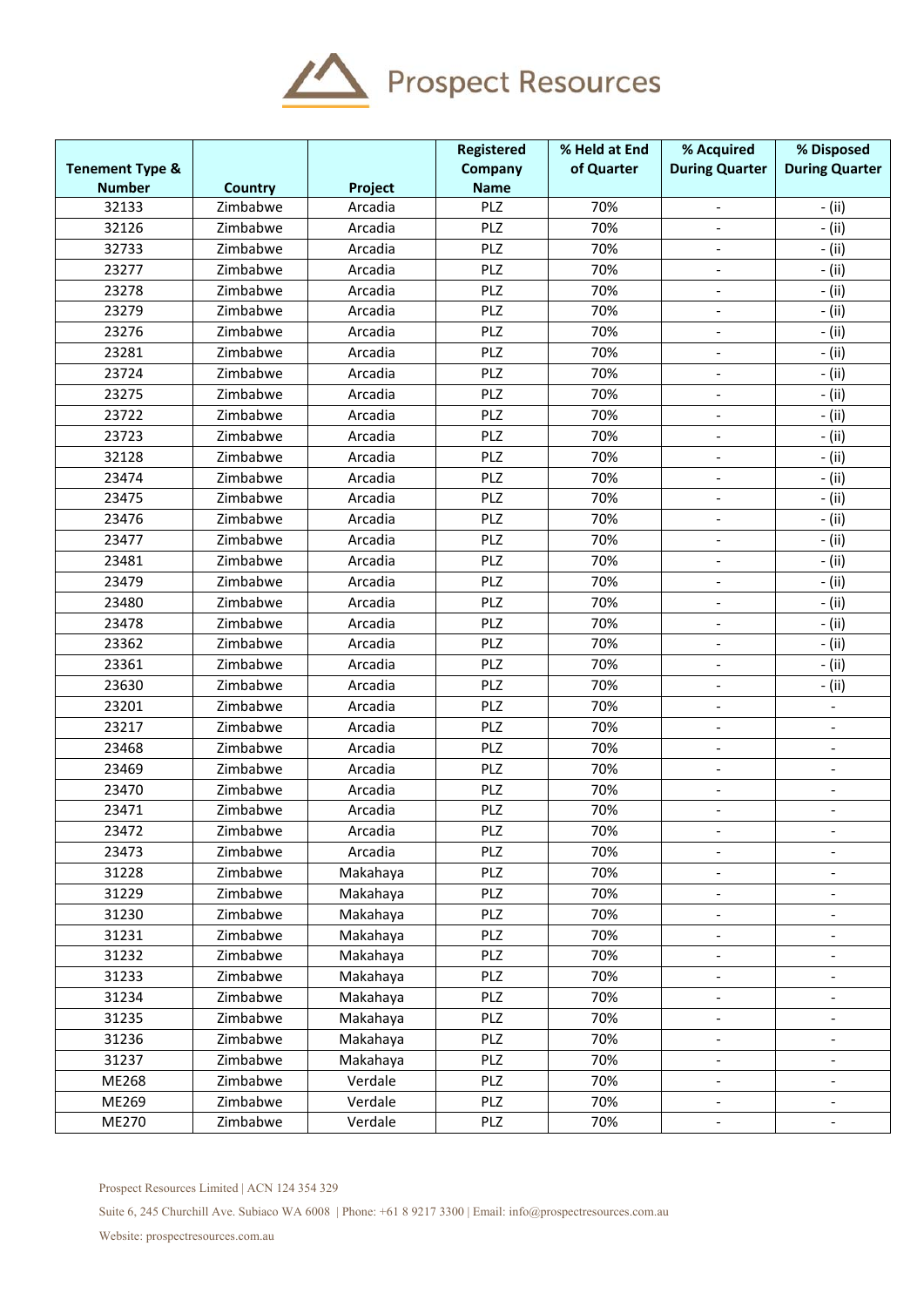

|                            |                |            | Registered  | % Held at End | % Acquired                   | % Disposed               |
|----------------------------|----------------|------------|-------------|---------------|------------------------------|--------------------------|
| <b>Tenement Type &amp;</b> |                |            | Company     | of Quarter    | <b>During Quarter</b>        | <b>During Quarter</b>    |
| <b>Number</b>              | <b>Country</b> | Project    | <b>Name</b> |               |                              |                          |
| ME271                      | Zimbabwe       | Verdale    | PLZ         | 70%           | $\overline{\phantom{a}}$     | $\overline{\phantom{a}}$ |
| ME272                      | Zimbabwe       | Verdale    | PLZ         | 70%           |                              |                          |
| ME273                      | Zimbabwe       | Verdale    | PLZ         | 70%           |                              |                          |
| ME274                      | Zimbabwe       | Verdale    | PLZ         | 70%           | $\qquad \qquad \blacksquare$ |                          |
| ME275                      | Zimbabwe       | Verdale    | PLZ         | 70%           | $\qquad \qquad \blacksquare$ | $\overline{\phantom{a}}$ |
| ME276                      | Zimbabwe       | Verdale    | PLZ         | 70%           | $\overline{\phantom{a}}$     | $\blacksquare$           |
| ME277                      | Zimbabwe       | Verdale    | PLZ         | 70%           | $\overline{\phantom{a}}$     |                          |
| ME278                      | Zimbabwe       | Verdale    | PLZ         | 70%           | $\overline{\phantom{a}}$     | $\overline{a}$           |
| ME279                      | Zimbabwe       | Verdale    | PLZ         | 70%           | $\qquad \qquad -$            | $\overline{\phantom{a}}$ |
| ME280                      | Zimbabwe       | Verdale    | PLZ         | 70%           | $\overline{\phantom{a}}$     |                          |
| ME283                      | Zimbabwe       | Verdale    | PLZ         | 70%           |                              |                          |
| ME284                      | Zimbabwe       | Verdale    | PLZ         | 70%           | $\overline{\phantom{a}}$     |                          |
| ME285                      | Zimbabwe       | Verdale    | PLZ         | 70%           | $\qquad \qquad \blacksquare$ | $\overline{\phantom{a}}$ |
| ME286                      | Zimbabwe       | Verdale    | PLZ         | 70%           | $\overline{\phantom{a}}$     | $\overline{\phantom{a}}$ |
| ME287                      | Zimbabwe       | Verdale    | PLZ         | 70%           |                              |                          |
| <b>ME288</b>               | Zimbabwe       | Verdale    | PLZ         | 70%           |                              |                          |
| ME289                      | Zimbabwe       | Verdale    | PLZ         | 70%           |                              |                          |
| ME304                      | Zimbabwe       | Verdale    | PLZ         | 70%           | $\qquad \qquad \blacksquare$ | $\overline{\phantom{a}}$ |
| ME305                      | Zimbabwe       | Verdale    | PLZ         | 70%           | $\overline{\phantom{a}}$     |                          |
| ME306                      | Zimbabwe       | Verdale    | PLZ         | 70%           |                              |                          |
| ME307                      | Zimbabwe       | Verdale    | PLZ         | 70%           | $\frac{1}{2}$                | $\overline{a}$           |
| ME308                      | Zimbabwe       | Verdale    | PLZ         | 70%           | $\overline{\phantom{a}}$     | $\overline{\phantom{a}}$ |
| ME309                      | Zimbabwe       | Verdale    | PLZ         | 70%           | $\blacksquare$               | $\blacksquare$           |
| ME310                      | Zimbabwe       | Verdale    | PLZ         | 70%           | $\overline{\phantom{a}}$     | $\overline{\phantom{a}}$ |
| ME311                      | Zimbabwe       | Verdale    | PLZ         | 70%           | $\overline{a}$               |                          |
| ME312                      | Zimbabwe       | Verdale    | PLZ         | 70%           | $\qquad \qquad \blacksquare$ |                          |
| ME313                      | Zimbabwe       | Verdale    | PLZ         | 70%           | $\overline{\phantom{a}}$     |                          |
| 12227                      | Zimbabwe       | Penhalonga | Coldawn     | 70%           | $\overline{\phantom{a}}$     |                          |
| 20560 BM                   | Zimbabwe       | Penhalonga | Coldawn     | 70%           | $\qquad \qquad \blacksquare$ | $\overline{\phantom{a}}$ |
| 10675                      | Zimbabwe       | Penhalonga | Coldawn     | 70%           | $\overline{\phantom{a}}$     |                          |
| 21795 BM                   | Zimbabwe       | Penhalonga | Coldawn     | 70%           |                              |                          |
| 13166 BM                   | Zimbabwe       | Penhalonga | Coldawn     | 70%           | $\overline{\phantom{0}}$     | $\overline{\phantom{a}}$ |
| 18879                      | Zimbabwe       | Penhalonga | Coldawn     | 70%           | $\frac{1}{2}$                |                          |
| 18880                      | Zimbabwe       | Penhalonga | Coldawn     | 70%           | $\overline{\phantom{a}}$     | $\overline{\phantom{a}}$ |
| 18881                      | Zimbabwe       | Penhalonga | Coldawn     | 70%           | $\qquad \qquad -$            | $\overline{\phantom{a}}$ |
| 21748 BM                   | Zimbabwe       | Penhalonga | Coldawn     | 70%           |                              |                          |
| 18666 BM                   | Zimbabwe       | Penhalonga | Coldawn     | 70%           | $\frac{1}{2}$                | $\overline{\phantom{a}}$ |
| 12212                      | Zimbabwe       | Penhalonga | Coldawn     | 70%           | $\overline{\phantom{a}}$     |                          |
| 12213                      | Zimbabwe       | Penhalonga | Coldawn     | 70%           | $\overline{\phantom{a}}$     | $\overline{\phantom{a}}$ |
| 19474 BM                   | Zimbabwe       | Penhalonga | Coldawn     | 70%           | $\qquad \qquad \blacksquare$ |                          |
| 14135 BM                   | Zimbabwe       | Penhalonga | Coldawn     | 70%           | $\overline{\phantom{a}}$     | $\overline{\phantom{a}}$ |
| 10338                      | Zimbabwe       | Penhalonga | Coldawn     | 70%           | $\overline{\phantom{a}}$     | $\overline{\phantom{a}}$ |
| G3425                      | Zimbabwe       | Penhalonga | Coldawn     | 70%           | $\overline{\phantom{a}}$     | $\overline{\phantom{a}}$ |
| 18582 BM                   | Zimbabwe       | Penhalonga | Coldawn     | 70%           | $\blacksquare$               | $\blacksquare$           |
| G2335                      | Zimbabwe       | Penhalonga | Coldawn     | 70%           |                              |                          |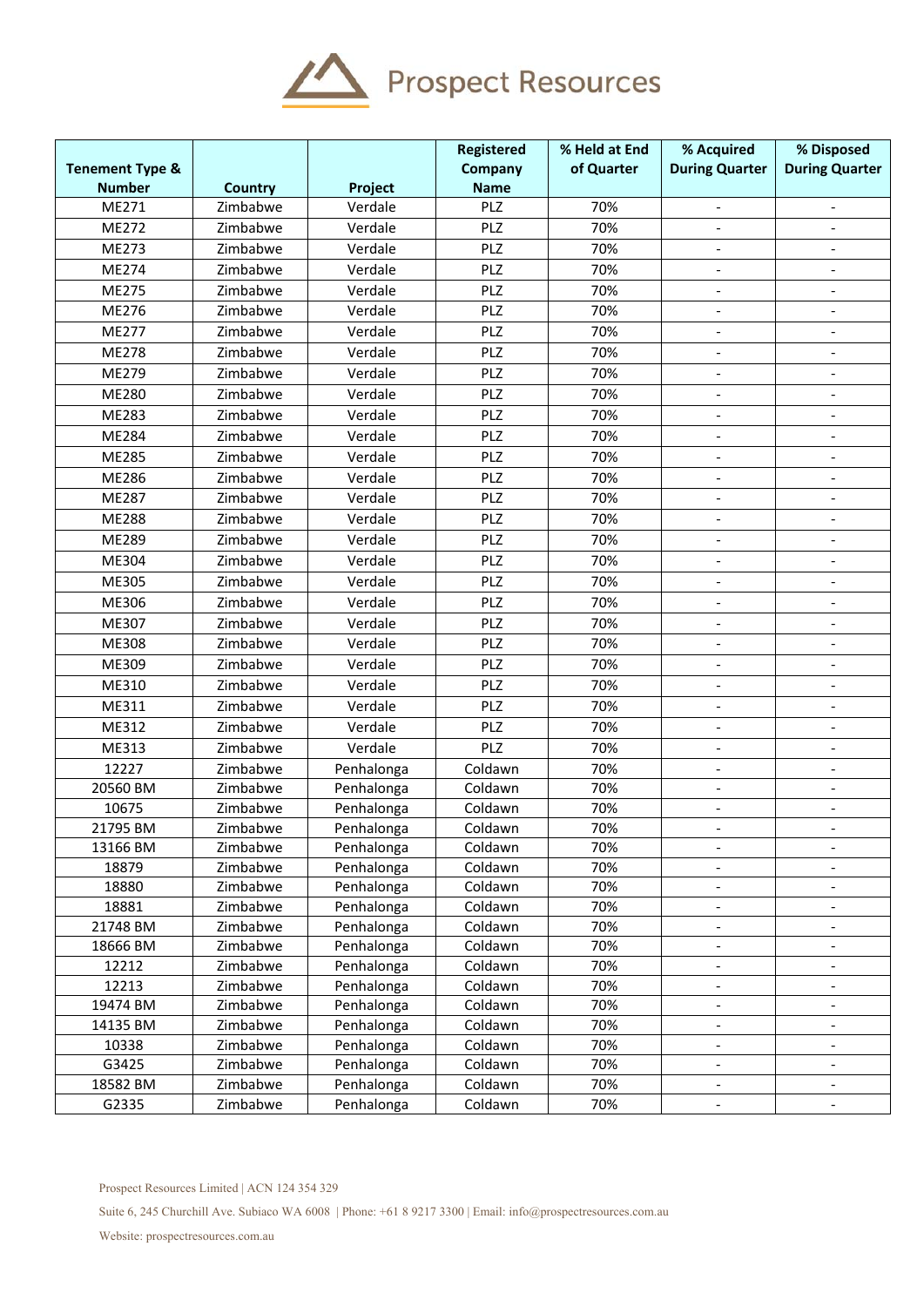

|                            |                |                       | Registered  | % Held at End | % Acquired                   | % Disposed               |
|----------------------------|----------------|-----------------------|-------------|---------------|------------------------------|--------------------------|
| <b>Tenement Type &amp;</b> |                |                       | Company     | of Quarter    | <b>During Quarter</b>        | <b>During Quarter</b>    |
| <b>Number</b>              | <b>Country</b> | Project               | <b>Name</b> |               |                              |                          |
| M2873 BM                   | Zimbabwe       | Chishanya             | Hawkmoth    | 70%           | $\overline{\phantom{a}}$     | $\overline{\phantom{a}}$ |
| M2874 BM                   | Zimbabwe       | Chishanya             | Hawkmoth    | 70%           | $\blacksquare$               | $\blacksquare$           |
| M2875 BM                   | Zimbabwe       | Chishanya             | Hawkmoth    | 70%           |                              |                          |
| M2876 BM                   | Zimbabwe       | Chishanya             | Hawkmoth    | 70%           |                              |                          |
| 30419                      | Zimbabwe       | <b>Greater Farvic</b> | Hawkmoth    | 70%           |                              | $\overline{\phantom{a}}$ |
| 31773                      | Zimbabwe       | <b>Greater Farvic</b> | Hawkmoth    | 70%           | $\overline{\phantom{a}}$     | $\blacksquare$           |
| 31774                      | Zimbabwe       | <b>Greater Farvic</b> | Hawkmoth    | 70%           | $\frac{1}{2}$                | $\overline{a}$           |
| 32194                      | Zimbabwe       | <b>Greater Farvic</b> | Hawkmoth    | 70%           | $\overline{\phantom{a}}$     | $\overline{a}$           |
| 32195                      | Zimbabwe       | <b>Greater Farvic</b> | Hawkmoth    | 70%           | $\overline{\phantom{a}}$     | $\overline{\phantom{a}}$ |
| 32196                      | Zimbabwe       | <b>Greater Farvic</b> | Hawkmoth    | 70%           | $\overline{\phantom{a}}$     | $\overline{\phantom{a}}$ |
| 32716                      | Zimbabwe       | <b>Greater Farvic</b> | Hawkmoth    | 70%           | $\blacksquare$               | $\overline{\phantom{a}}$ |
| 33181                      | Zimbabwe       | <b>Greater Farvic</b> | Hawkmoth    | 70%           |                              |                          |
| 33280                      | Zimbabwe       | <b>Greater Farvic</b> | Hawkmoth    | 70%           |                              |                          |
| 36972                      | Zimbabwe       | <b>Greater Farvic</b> | Hawkmoth    | 70%           | $\overline{\phantom{a}}$     | $\overline{\phantom{a}}$ |
| 36973                      | Zimbabwe       | <b>Greater Farvic</b> | Hawkmoth    | 70%           | $\overline{\phantom{a}}$     |                          |
| 36974                      | Zimbabwe       | <b>Greater Farvic</b> | Hawkmoth    | 70%           |                              |                          |
| 36975                      | Zimbabwe       | <b>Greater Farvic</b> | Hawkmoth    | 70%           | $\qquad \qquad -$            | $\overline{\phantom{a}}$ |
| 36976                      | Zimbabwe       | <b>Greater Farvic</b> | Hawkmoth    | 70%           | $\overline{\phantom{a}}$     | $\overline{\phantom{a}}$ |
| 36977                      | Zimbabwe       | <b>Greater Farvic</b> | Hawkmoth    | 70%           | $\blacksquare$               | $\blacksquare$           |
| 36978                      | Zimbabwe       | <b>Greater Farvic</b> | Hawkmoth    | 70%           |                              |                          |
| 36979                      | Zimbabwe       | <b>Greater Farvic</b> | Hawkmoth    | 70%           |                              |                          |
| 36980                      | Zimbabwe       | <b>Greater Farvic</b> | Hawkmoth    | 70%           | $\overline{\phantom{a}}$     | $\overline{\phantom{a}}$ |
| 36981                      | Zimbabwe       | <b>Greater Farvic</b> | Hawkmoth    | 70%           | $\overline{\phantom{a}}$     | $\blacksquare$           |
| 36982                      | Zimbabwe       | <b>Greater Farvic</b> | Hawkmoth    | 70%           | $\frac{1}{2}$                | $\overline{a}$           |
| 36983                      | Zimbabwe       | <b>Greater Farvic</b> | Hawkmoth    | 70%           | $\overline{\phantom{a}}$     |                          |
| GA 5243                    | Zimbabwe       | <b>Greater Farvic</b> | Examix      | 70%           | $\overline{\phantom{a}}$     | $\overline{\phantom{a}}$ |
| GA 5244                    | Zimbabwe       | <b>Greater Farvic</b> | Examix      | 70%           | $\overline{\phantom{a}}$     | $\overline{\phantom{a}}$ |
| 779                        | Zimbabwe       | <b>Greater Farvic</b> | Farvic      | $-(iii)$      | $\blacksquare$               | $\overline{\phantom{a}}$ |
| 30132                      | Zimbabwe       | <b>Greater Farvic</b> | Farvic      | $-(iii)$      |                              | $\overline{\phantom{a}}$ |
| 32979                      | Zimbabwe       | <b>Greater Farvic</b> | Farvic      | -(iii)        | $\overline{\phantom{a}}$     |                          |
| 32980                      | Zimbabwe       | <b>Greater Farvic</b> | Farvic      | -(iii)        |                              |                          |
| 37660                      | Zimbabwe       | <b>Greater Farvic</b> | Farvic      | $-(iii)$      | $\overline{\phantom{a}}$     | $\overline{\phantom{a}}$ |
| 37661                      | Zimbabwe       | <b>Greater Farvic</b> | Farvic      | -(iii)        |                              |                          |
| 37662                      | Zimbabwe       | <b>Greater Farvic</b> | Farvic      | $-(iii)$      |                              |                          |
| 37663                      | Zimbabwe       | Greater Farvic        | Farvic      | -(iii)        | $\overline{\phantom{a}}$     |                          |
| 37664                      | Zimbabwe       | Greater Farvic        | Farvic      | $-(iii)$      | $\overline{\phantom{a}}$     | $\overline{\phantom{a}}$ |
| 37665                      | Zimbabwe       | Greater Farvic        | Farvic      | -(iii)        | $\blacksquare$               | $\overline{\phantom{a}}$ |
| GA 2037                    | Zimbabwe       | Greater Farvic        | Farvic      | $-(iii)$      | $\overline{\phantom{a}}$     |                          |
| GA 2038                    | Zimbabwe       | <b>Greater Farvic</b> | Farvic      | -(iii)        |                              |                          |
| GA 2039                    | Zimbabwe       | Greater Farvic        | Farvic      | $-(iii)$      |                              |                          |
| GA 2040                    | Zimbabwe       | Greater Farvic        | Farvic      | -(iii)        | $\overline{\phantom{a}}$     | $\overline{\phantom{a}}$ |
| GA 2041                    | Zimbabwe       | Greater Farvic        | Farvic      | $-(iii)$      |                              |                          |
| GA 3008                    | Zimbabwe       | <b>Greater Farvic</b> | Farvic      | $-(iii)$      | $\qquad \qquad \blacksquare$ |                          |
| GA 4597                    | Zimbabwe       | Greater Farvic        | Tannahill   | $-(iii)$      | $\overline{\phantom{a}}$     | $\overline{\phantom{a}}$ |
| GA 4598                    | Zimbabwe       | Greater Farvic        | Tannahill   | -(iii)        | $\overline{\phantom{a}}$     | $\overline{\phantom{a}}$ |
| GA 4599                    | Zimbabwe       | Greater Farvic        | Tannahill   | $-(iii)$      | $\overline{\phantom{a}}$     | $\overline{\phantom{a}}$ |
| GA 4600                    | Zimbabwe       | <b>Greater Farvic</b> | Tannahill   | -(iii)        |                              |                          |
| GA 4601                    | Zimbabwe       | Greater Farvic        | Tannahill   | -(iii)        |                              |                          |
|                            |                |                       |             |               |                              |                          |

Prospect Resources Limited | ACN 124 354 329

Suite 6, 245 Churchill Ave. Subiaco WA 6008 | Phone: +61 8 9217 3300 | Email: info@prospectresources.com.au

Website: prospectresources.com.au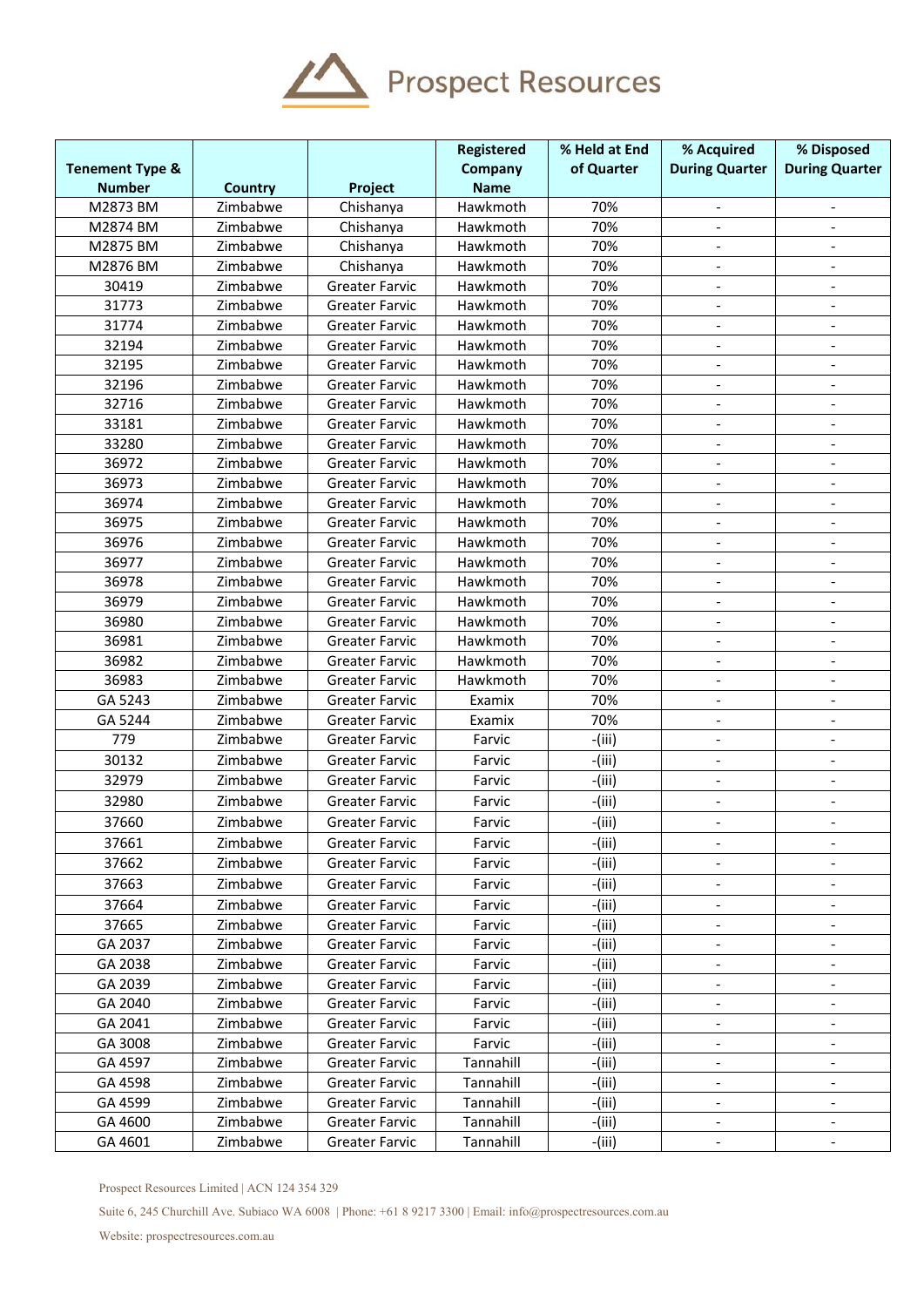

|                            |                |                       | Registered  | % Held at End | % Acquired                   | % Disposed               |
|----------------------------|----------------|-----------------------|-------------|---------------|------------------------------|--------------------------|
| <b>Tenement Type &amp;</b> |                |                       | Company     | of Quarter    | <b>During Quarter</b>        | <b>During Quarter</b>    |
| <b>Number</b>              | <b>Country</b> | Project               | <b>Name</b> |               |                              |                          |
| GA 4602                    | Zimbabwe       | <b>Greater Farvic</b> | Tannahill   | $-(iii)$      |                              |                          |
| GA 4603                    | Zimbabwe       | <b>Greater Farvic</b> | Tannahill   | $-(iii)$      |                              |                          |
| GA 4604                    | Zimbabwe       | <b>Greater Farvic</b> | Tannahill   | $-(iii)$      | $\overline{\phantom{a}}$     | $\overline{\phantom{a}}$ |
| GA 4605                    | Zimbabwe       | <b>Greater Farvic</b> | Tannahill   | $-(iii)$      | $\overline{\phantom{a}}$     |                          |
| GA 4606                    | Zimbabwe       | <b>Greater Farvic</b> | Tannahill   | $-(iii)$      |                              |                          |
| GA 4890                    | Zimbabwe       | <b>Greater Farvic</b> | Tannahill   | $-(iii)$      | $\blacksquare$               | $\overline{\phantom{a}}$ |
| GA 5125                    | Zimbabwe       | <b>Greater Farvic</b> | Tannahill   | $-(iii)$      | $\blacksquare$               | $\overline{\phantom{a}}$ |
| GA 5126                    | Zimbabwe       | <b>Greater Farvic</b> | Tannahill   | $-(iii)$      | $\blacksquare$               | $\overline{\phantom{a}}$ |
| GA 5196                    | Zimbabwe       | <b>Greater Farvic</b> | Tannahill   | $-(iii)$      |                              |                          |
| GA 5197                    | Zimbabwe       | <b>Greater Farvic</b> | Tannahill   | $-(iii)$      |                              |                          |
| GA 5198                    | Zimbabwe       | <b>Greater Farvic</b> | Tannahill   | $-(iii)$      | $\overline{a}$               |                          |
| GA 5199                    | Zimbabwe       | <b>Greater Farvic</b> | Tannahill   | $-(iii)$      | $\blacksquare$               | $\overline{a}$           |
| GA 5201                    | Zimbabwe       | <b>Greater Farvic</b> | Tannahill   | $-(iii)$      |                              |                          |
| GA 5202                    | Zimbabwe       | <b>Greater Farvic</b> | Tannahill   | $-(iii)$      |                              |                          |
| GA 5203                    | Zimbabwe       | <b>Greater Farvic</b> | Tannahill   | $-(iii)$      | $\overline{\phantom{a}}$     | $\overline{\phantom{a}}$ |
| GA 5204                    | Zimbabwe       | <b>Greater Farvic</b> | Tannahill   | $-(iii)$      | $\overline{\phantom{a}}$     | $\overline{\phantom{a}}$ |
| GA 5207                    | Zimbabwe       | <b>Greater Farvic</b> | Tannahill   | $-(iii)$      | $\blacksquare$               |                          |
| GA 5208                    | Zimbabwe       | Greater Farvic        | Tannahill   | $-(iii)$      |                              | $\overline{\phantom{a}}$ |
| GA 5209                    | Zimbabwe       | <b>Greater Farvic</b> | Tannahill   | $-(iii)$      |                              |                          |
| GA 5210 A                  | Zimbabwe       | <b>Greater Farvic</b> | Tannahill   | $-(iii)$      | $\overline{\phantom{a}}$     | $\overline{\phantom{a}}$ |
| GA 5210 B                  | Zimbabwe       | <b>Greater Farvic</b> | Tannahill   | $-(iii)$      | $\overline{\phantom{a}}$     |                          |
| GA 5211                    | Zimbabwe       | <b>Greater Farvic</b> | Tannahill   | $-(iii)$      | $\blacksquare$               |                          |
| GA 5212                    | Zimbabwe       | <b>Greater Farvic</b> | Tannahill   | $-(iii)$      | $\blacksquare$               | $\overline{\phantom{a}}$ |
| GA 5217                    | Zimbabwe       | <b>Greater Farvic</b> | Tannahill   | $-(iii)$      | $\blacksquare$               | $\overline{\phantom{a}}$ |
| GA 5219                    | Zimbabwe       | <b>Greater Farvic</b> | Tannahill   | (iii)         | $\overline{\phantom{a}}$     |                          |
| GA 5220                    | Zimbabwe       | <b>Greater Farvic</b> | Tannahill   | $-(iii)$      |                              |                          |
| GA 5221                    | Zimbabwe       | <b>Greater Farvic</b> | Tannahill   | $-(iii)$      |                              | $\overline{\phantom{a}}$ |
| GA 5222                    | Zimbabwe       | <b>Greater Farvic</b> | Tannahill   | $-(iii)$      | $\overline{\phantom{a}}$     | $\overline{\phantom{a}}$ |
| GA 5223                    | Zimbabwe       | <b>Greater Farvic</b> | Tannahill   | $-(iii)$      | $\blacksquare$               | $\overline{a}$           |
| GA 5224                    | Zimbabwe       | <b>Greater Farvic</b> | Tannahill   | $-(iii)$      |                              |                          |
| GA 5225                    | Zimbabwe       | <b>Greater Farvic</b> | Tannahill   | $-(iii)$      |                              | $\overline{\phantom{a}}$ |
| GA 5226                    | Zimbabwe       | <b>Greater Farvic</b> | Tannahill   | $-(iii)$      | $\overline{\phantom{a}}$     | $\overline{\phantom{a}}$ |
| GA 5227                    | Zimbabwe       | <b>Greater Farvic</b> | Tannahill   | -(iii)        | $\overline{\phantom{a}}$     | $\overline{\phantom{a}}$ |
| GA 5240                    | Zimbabwe       | <b>Greater Farvic</b> | Tannahill   | $-(iii)$      | $\overline{\phantom{a}}$     |                          |
| GA 5241                    | Zimbabwe       | <b>Greater Farvic</b> | Tannahill   | $-(iii)$      |                              |                          |
| GA 5242                    | Zimbabwe       | Greater Farvic        | Tannahill   | $-(iii)$      | $\overline{\phantom{a}}$     |                          |
| GA 5245                    | Zimbabwe       | Greater Farvic        | Tannahill   | -(iii)        |                              |                          |
| GA 5246                    | Zimbabwe       | <b>Greater Farvic</b> | Tannahill   | $-(iii)$      | $\overline{\phantom{a}}$     |                          |
| GA 5247                    | Zimbabwe       | <b>Greater Farvic</b> | Tannahill   | -(iii)        | $\qquad \qquad \blacksquare$ | $\overline{\phantom{a}}$ |
| GA 5248                    | Zimbabwe       | Greater Farvic        | Tannahill   | $-(iii)$      | $\overline{\phantom{a}}$     | $\overline{\phantom{a}}$ |
| GA 5249                    | Zimbabwe       | <b>Greater Farvic</b> | Tannahill   | -(iii)        | $\blacksquare$               | $\overline{\phantom{a}}$ |
| GA 5250                    | Zimbabwe       | <b>Greater Farvic</b> | Tannahill   | $-(iii)$      | $\overline{\phantom{a}}$     |                          |
| GA 5251                    | Zimbabwe       | Greater Farvic        | Tannahill   | -(iii)        |                              |                          |
| GA 5252                    | Zimbabwe       | Greater Farvic        | Tannahill   | $-(iii)$      | $\qquad \qquad \blacksquare$ |                          |
| GA 5253                    | Zimbabwe       | <b>Greater Farvic</b> | Tannahill   | -(iii)        | $\overline{\phantom{a}}$     | $\overline{\phantom{a}}$ |